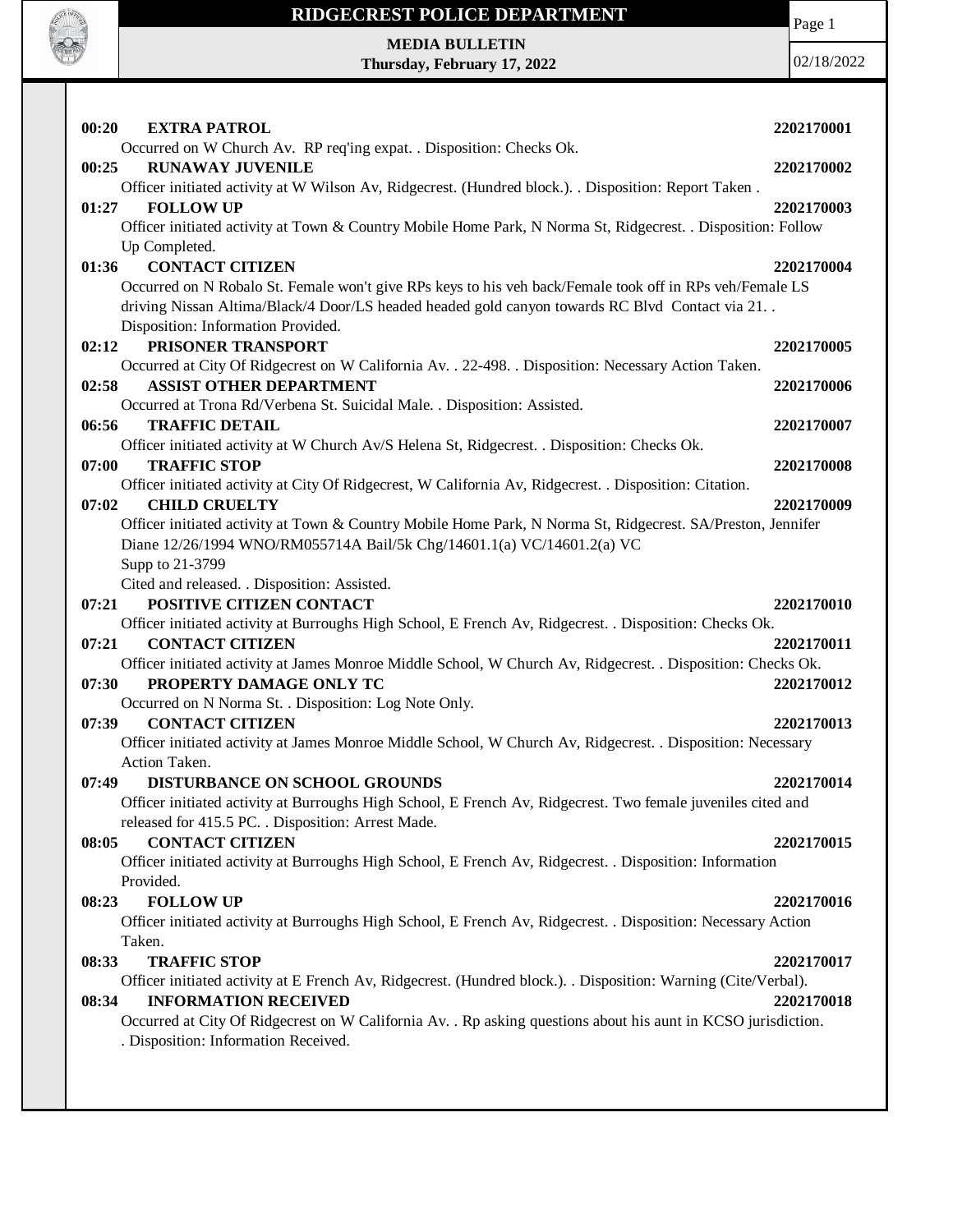

Page 2

**MEDIA BULLETIN Thursday, February 17, 2022**

| 08:45<br><b>POSITIVE CITIZEN CONTACT</b>                                                                                            | 2202170019 |
|-------------------------------------------------------------------------------------------------------------------------------------|------------|
| Officer initiated activity at Burroughs High School, E French Av, Ridgecrest. . Disposition: Necessary Action                       |            |
| Taken.                                                                                                                              |            |
| <b>FOOT PATROL</b><br>08:46                                                                                                         | 2202170020 |
| Officer initiated activity at Burroughs High School, E French Av, Ridgecrest. . Disposition: Checks Ok.                             |            |
| <b>CODE VIOLATION</b><br>08:48                                                                                                      | 2202170021 |
| Officer initiated activity at Jenkins, Larry, E California Av, Ridgecrest. . Disposition: Necessary Action Taken.                   |            |
| <b>CONTACT CITIZEN</b><br>09:03                                                                                                     | 2202170022 |
| Officer initiated activity at James Monroe Middle School, W Church Av, Ridgecrest. . Disposition: Information                       |            |
| Provided.                                                                                                                           |            |
|                                                                                                                                     | 2202170023 |
| 09:14<br>PARKING VIOLATION                                                                                                          |            |
| Officer initiated activity at W Ward Av, Ridgecrest. . Disposition: Citation.                                                       |            |
| PETTY THEFT REPORT<br>09:17                                                                                                         | 2202170024 |
| Occurred on W Las Cruces Av. Contact PR via 21 property taken from a locked veh-they have already tried to                          |            |
| cash some checks. . Disposition: Negative Contact.                                                                                  |            |
| <b>CONTACT CITIZEN</b><br>09:27                                                                                                     | 2202170025 |
| Officer initiated activity at Burroughs High School, E French Av, Ridgecrest. . Disposition: Negative Contact.                      |            |
| <b>CONTACT CITIZEN</b><br>09:38                                                                                                     | 2202170026 |
| Officer initiated activity at Burroughs High School, E French Av, Ridgecrest. . Disposition: Necessary Action                       |            |
| Taken.                                                                                                                              |            |
| <b>CHILD LOCKED IN VEHICLE</b><br>09:45                                                                                             | 2202170028 |
| Occurred on W Benson Av. MOM STATES SHE ACCIDENTALLY LOCKED HER KID IN THE CAR IN HER                                               |            |
| GARAGE /CHILD HAS BEEN IN THERE FOR ABOUT 10 MINS. . Disposition: Assisted.                                                         |            |
| 09:46<br><b>SUSPICIOUS CIRCUMSTANCES</b>                                                                                            | 2202170029 |
| Occurred on W Graaf Av. Staffords showed up at his residence and he found it suspicious because of a recent                         |            |
| break in. . Disposition: Information Provided.                                                                                      |            |
| <b>CONTACT CITIZEN</b><br>09:46                                                                                                     | 2202170030 |
| Officer initiated activity at James Monroe Middle School, W Church Av, Ridgecrest. . Disposition: Information                       |            |
| Provided.                                                                                                                           |            |
| <b>FOOT PATROL</b><br>09:49                                                                                                         | 2202170031 |
| Officer initiated activity at Burroughs High School, E French Av, Ridgecrest. . Disposition: Checks Ok.                             |            |
| <b>MEDICAL AID</b><br>10:12                                                                                                         | 2202170032 |
| Occurred on N Wayne St. Ambulance request. . Disposition: Referred To Other Agency.                                                 |            |
| 10:14<br><b>FOLLOW UP</b><br>Officer initiated activity at Burroughs High School, E French Av, Ridgecrest. . Disposition: Follow Up | 2202170033 |
|                                                                                                                                     |            |
| Completed.                                                                                                                          |            |
| 10:18<br><b>DISTURBANCE - SUBJECT</b>                                                                                               | 2202170034 |
| Occurred at Walmart Supercenter on E Bowman Rd. . RP is near restrooms saying staff took his stuff                                  |            |
| Disposition: Necessary Action Taken.                                                                                                |            |
| <b>CONTACT CITIZEN</b><br>10:21                                                                                                     | 2202170035 |
| Officer initiated activity at Sierra Vista Education Center, N Norma St, Ridgecrest. . Disposition: Information                     |            |
| Provided.                                                                                                                           |            |
| POSITIVE CITIZEN CONTACT<br>10:41                                                                                                   | 2202170036 |
| Officer initiated activity at S China Lake Bl, Ridgecrest. . Disposition: Necessary Action Taken.                                   |            |
| <b>FOUND NARCOTICS</b><br>10:42                                                                                                     | 2202170037 |
| Occurred on W St George Av. Vape pen & 2 rubber gaskets found property by the Community Gardens in one                              |            |
| of the planters. . Disposition: Report Taken.                                                                                       |            |
|                                                                                                                                     |            |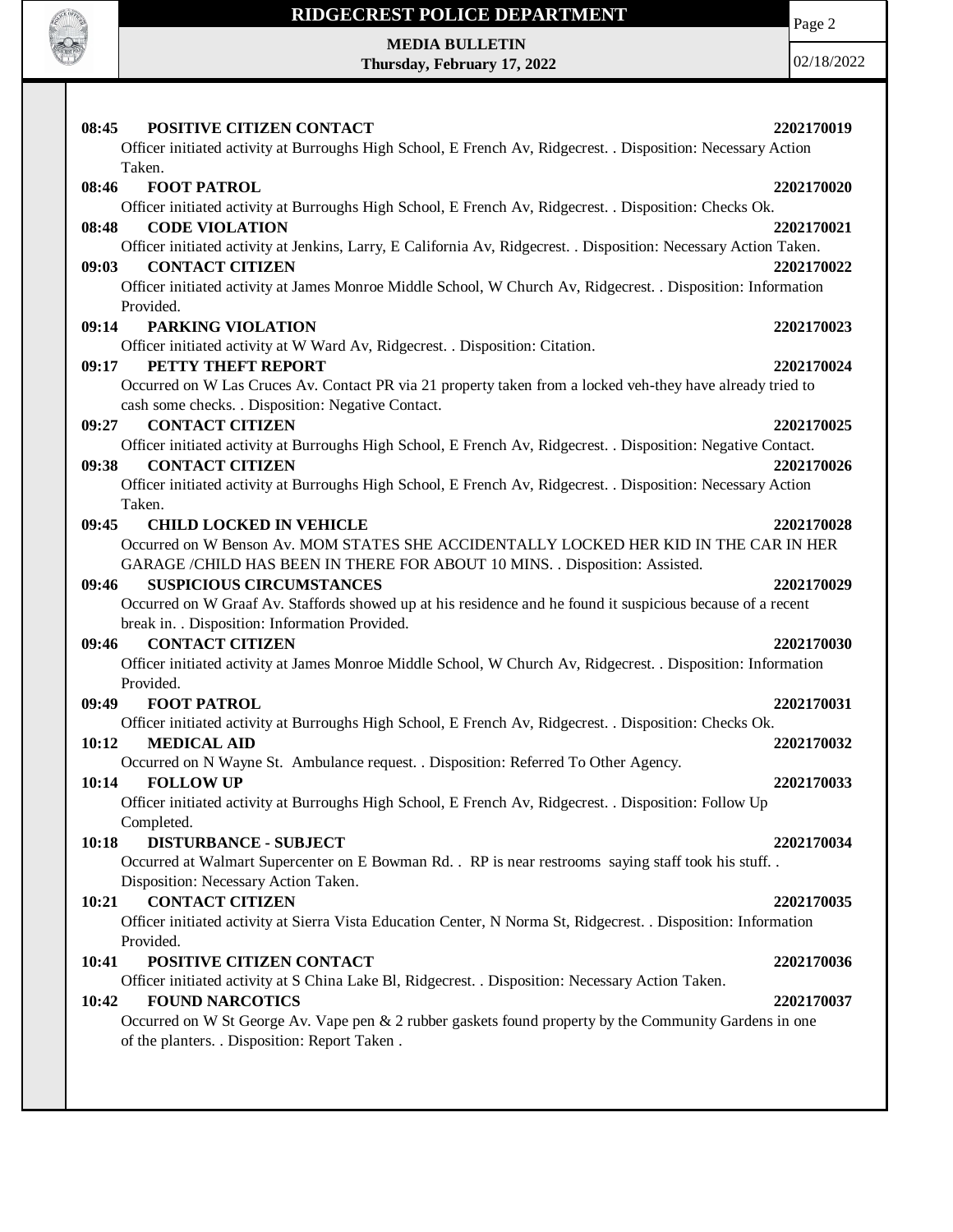

Page 3

**MEDIA BULLETIN Thursday, February 17, 2022**

| 10:50<br><b>FOOT PATROL</b>                                                                                      | 2202170039 |
|------------------------------------------------------------------------------------------------------------------|------------|
| Officer initiated activity at Burroughs High School, E French Av, Ridgecrest. . Disposition: Checks Ok.          |            |
| 10:56<br><b>CONTACT CITIZEN</b>                                                                                  | 2202170040 |
| Occurred at City Of Ridgecrest on W California Av. . RP in lobby regarding a TC from 01/31/2022. . Disposition:  |            |
| Information Provided.                                                                                            |            |
| 911 WIRELESS CALL<br>11:35                                                                                       | 2202170041 |
| Occurred at Gateway Elementary School on S Gateway Bl. . Service Class: CNTX Ambulance request. .                |            |
| Disposition: Referred To Other Agency.                                                                           |            |
| <b>CONTACT CITIZEN</b><br>11:36                                                                                  | 2202170042 |
| Officer initiated activity at Burroughs High School, E French Av, Ridgecrest. . Disposition: Information         |            |
| Received.                                                                                                        |            |
| 11:39<br><b>FOLLOW UP</b>                                                                                        | 2202170043 |
| Officer initiated activity at James Monroe Middle School, W Church Av, Ridgecrest. . Disposition: Follow Up      |            |
| Completed.                                                                                                       |            |
| <b>BURGLARY ALARM</b><br>11:43                                                                                   | 2202170044 |
| Occurred on W Cobria Pl. AOA: garage motion audible. . Disposition: Checks Ok.                                   |            |
| 11:53<br><b>CODE VIOLATION</b>                                                                                   | 2202170045 |
| Officer initiated activity at N Sunland St, Ridgecrest. (Hundred block.). . Disposition: Necessary Action Taken. |            |
| <b>MEDICAL AID</b><br>11:56                                                                                      | 2202170046 |
| Occurred at Dart Thrift Store on N Gold Canyon Dr. . Ambulance request. . Disposition: Referred To Other         |            |
| Agency.                                                                                                          |            |
| POSITIVE CITIZEN CONTACT<br>11:59                                                                                | 2202170047 |
| Officer initiated activity at Burroughs High School, E French Av, Ridgecrest. . Disposition: Necessary Action    |            |
| Taken.                                                                                                           |            |
| 12:04<br><b>EXTRA PATROL</b>                                                                                     | 2202170048 |
| Officer initiated activity at Stater Brothers #109, N China Lake Bl, Ridgecrest. . Disposition: Checks Ok.       |            |
| 12:09<br><b>MEDICAL AID</b>                                                                                      | 2202170049 |
| Occurred at Dart Thrift Store on N Gold Canyon Dr. . Ambulance request. . Disposition: Referred To Other         |            |
| Agency.                                                                                                          |            |
| 12:14<br><b>TRAFFIC STOP</b>                                                                                     | 2202170050 |
| Officer initiated activity at W Haloid Av, Ridgecrest. (Hundred block.). Disposition: Warning (Cite/Verbal).     |            |
| 12:20<br><b>EXTRA PATROL</b>                                                                                     | 2202170051 |
| Officer initiated activity at Burroughs High School, E French Av, Ridgecrest. . Disposition: Checks Ok.          |            |
| <b>TRAFFIC STOP</b><br>12:23                                                                                     | 2202170052 |
| Officer initiated activity at E French Av, Ridgecrest. (Hundred block.). . Disposition: Warning (Cite/Verbal).   |            |
| <b>FOLLOW UP</b><br>12:24                                                                                        | 2202170053 |
| Officer initiated activity at Super 8 Motel, S China Lake Bl, Ridgecrest. . Disposition: Follow Up Completed.    |            |
| 12:24<br><b>EXTRA PATROL</b>                                                                                     | 2202170054 |
| Officer initiated activity at Tennis Courts, E French Av, Ridgecrest. . Disposition: Checks Ok.                  |            |
| 12:27<br><b>TRAFFIC STOP</b>                                                                                     | 2202170055 |
| Officer initiated activity at W Church Av, Ridgecrest. . Disposition: Citation.                                  |            |
| 12:29<br><b>EXTRA PATROL</b>                                                                                     | 2202170056 |
| Officer initiated activity at Burroughs High School, E French Av, Ridgecrest. . Disposition: Checks Ok.          |            |
| POSITIVE CITIZEN CONTACT<br>12:34                                                                                | 2202170057 |
| Officer initiated activity at Tennis Courts, E French Av, Ridgecrest. . Disposition: Necessary Action Taken.     |            |
| <b>CONTACT CITIZEN</b><br>12:41                                                                                  | 2202170058 |
| Officer initiated activity at Burroughs High School, E French Av, Ridgecrest. . Disposition: Information         |            |
| Provided.                                                                                                        |            |
|                                                                                                                  |            |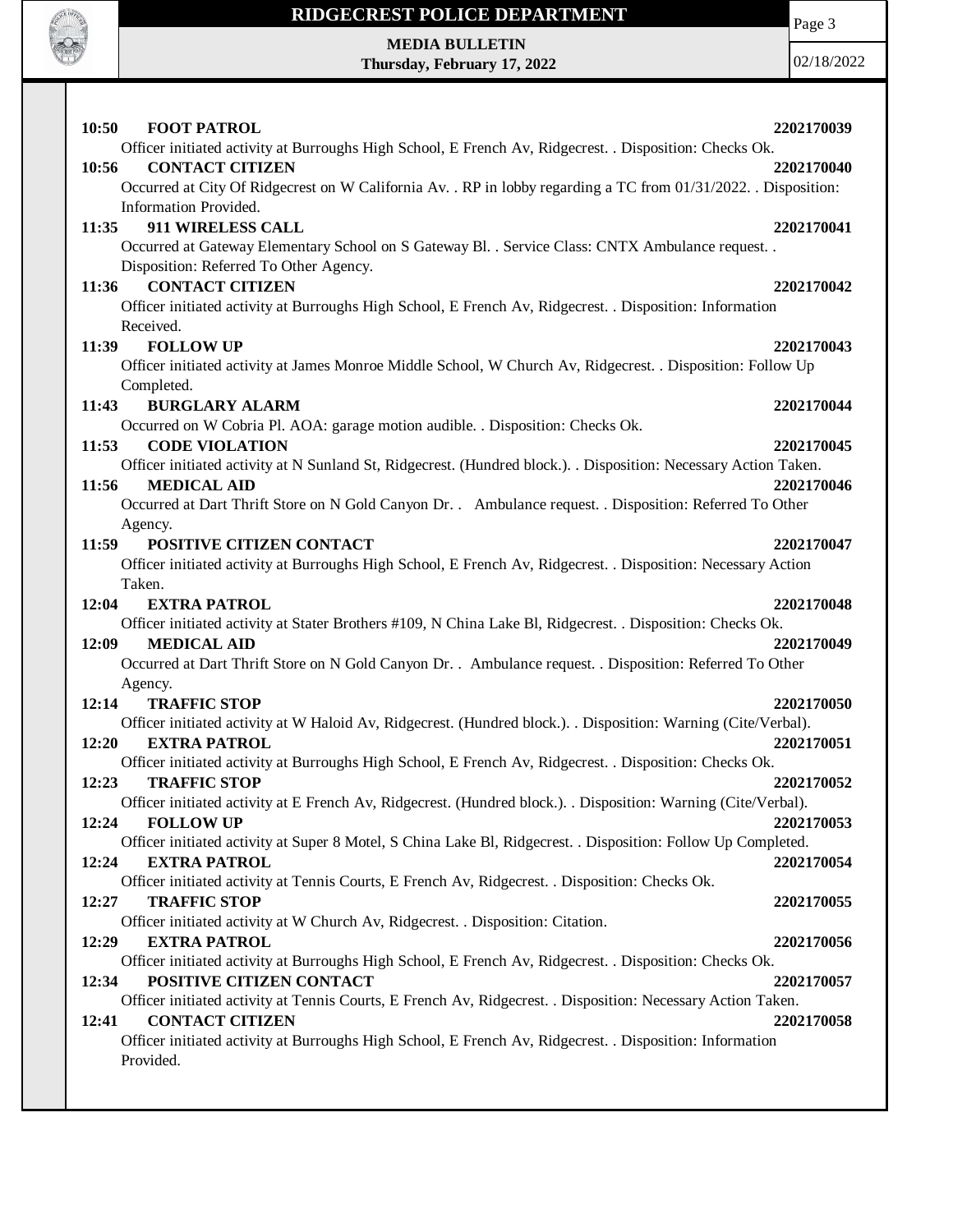

Page 4

**MEDIA BULLETIN Thursday, February 17, 2022**

| 12:53 | <b>CONTACT CITIZEN</b>                                                                                                            | 2202170059 |
|-------|-----------------------------------------------------------------------------------------------------------------------------------|------------|
|       | Officer initiated activity at Burroughs High School, E French Av, Ridgecrest. . Disposition: Checks Ok.<br><b>CONTACT CITIZEN</b> |            |
| 13:33 | Officer initiated activity at Burroughs High School, E French Av, Ridgecrest. . Disposition: Information                          | 2202170060 |
|       | Provided.                                                                                                                         |            |
| 13:45 | <b>MEDICAL AID</b>                                                                                                                | 2202170061 |
|       | Occurred on N Norma St. Ambulance request. . Disposition: Referred To Other Agency.                                               |            |
| 13:55 | <b>DOMESTIC DISTURBANCE</b>                                                                                                       | 2202170062 |
|       | Occurred on S Allen St. RP reporting 415D with female. . Disposition: Negative Contact.                                           |            |
| 13:56 | <b>CONTACT CITIZEN</b>                                                                                                            | 2202170063 |
|       | Occurred at Burroughs High School on E French Av. . Rp would like to file a report against. . Disposition:                        |            |
|       | Negative Contact.                                                                                                                 |            |
| 13:57 | <b>WARRANT ARREST</b>                                                                                                             | 2202170064 |
|       | Occurred at City Of Ridgecrest on W California Av. . Old beat up red car -male keeps moving the veh around                        |            |
|       | the City Hall parking lot                                                                                                         |            |
|       | SA/Doucette, Patrick Lamar 07/06/1970 Open Chg/14601.1(a) VC                                                                      |            |
|       | WNO/MM092121A Bail/10k Chg/14601.1(a) VC                                                                                          |            |
|       | WNO/MM091043A Bail/10k Chg/14601.1(a) VC<br>WNO/RM055431A Bail/1500 Chg/12500(a) VC                                               |            |
|       | Cited and released. . Disposition: Arrest Made.                                                                                   |            |
| 14:07 | <b>FOOT PATROL</b>                                                                                                                | 2202170065 |
|       | Officer initiated activity at James Monroe Middle School, W Church Av, Ridgecrest. . Disposition: Checks Ok.                      |            |
| 14:20 | <b>ACO CALL</b>                                                                                                                   | 2202170066 |
|       | Officer initiated activity at Freedom Park, S Warner St, Ridgecrest. 2 loose chihuahuas. . Disposition: Citation.                 |            |
| 14:27 | <b>CONTACT CITIZEN</b>                                                                                                            | 2202170067 |
|       | Occurred at City Of Ridgecrest on W California Av. . RP would like contact via 21 regarding her parental rights.                  |            |
|       | . Disposition: Negative Contact.                                                                                                  |            |
| 14:29 | <b>FOLLOW UP</b>                                                                                                                  | 2202170068 |
|       | Officer initiated activity at Burroughs High School, E French Av, Ridgecrest. . Disposition: Follow Up                            |            |
|       | Completed.                                                                                                                        |            |
| 14:32 | <b>OPEN DOOR/GATE</b>                                                                                                             | 2202170069 |
|       | Occurred on S Fire Opal St. Rp states there are a bunch of kids who were inside the house and left the doors                      |            |
| 14:36 | open. . Disposition: Gone On Arrival.<br><b>FOOT PATROL</b>                                                                       | 2202170070 |
|       | Officer initiated activity at Burroughs High School, E French Av, Ridgecrest. . Disposition: Necessary Action                     |            |
|       | Taken.                                                                                                                            |            |
| 14:39 | <b>ACO CALL</b>                                                                                                                   | 2202170071 |
|       | Officer initiated activity at S Sanders St, Ridgecrest. (Hundred block.) extra patrol for loose dogs. . Disposition:              |            |
|       | Animal Control Handled.                                                                                                           |            |
| 14:41 | <b>CONTACT CITIZEN</b>                                                                                                            | 2202170072 |
|       | Occurred at City Of Ridgecrest on W California Av. . RP wants to know why his report is not ready. .                              |            |
|       | Disposition: Information Provided.                                                                                                |            |
| 14:45 | <b>BURGLARY - RESIDENTIAL - REPORT</b>                                                                                            | 2202170073 |
|       | Occurred on W Vulcan Av. Rp states he noticed people burglarizing his property on his camera                                      |            |
|       | system/incident occurred on 2/4/22. . Disposition: Negative Contact.                                                              |            |
| 14:56 | <b>INJURY TC</b>                                                                                                                  | 2202170074 |
|       | Occurred at S China Lake Bl/S Downs St. 2 vehicles head on. . Disposition: Report Taken.                                          |            |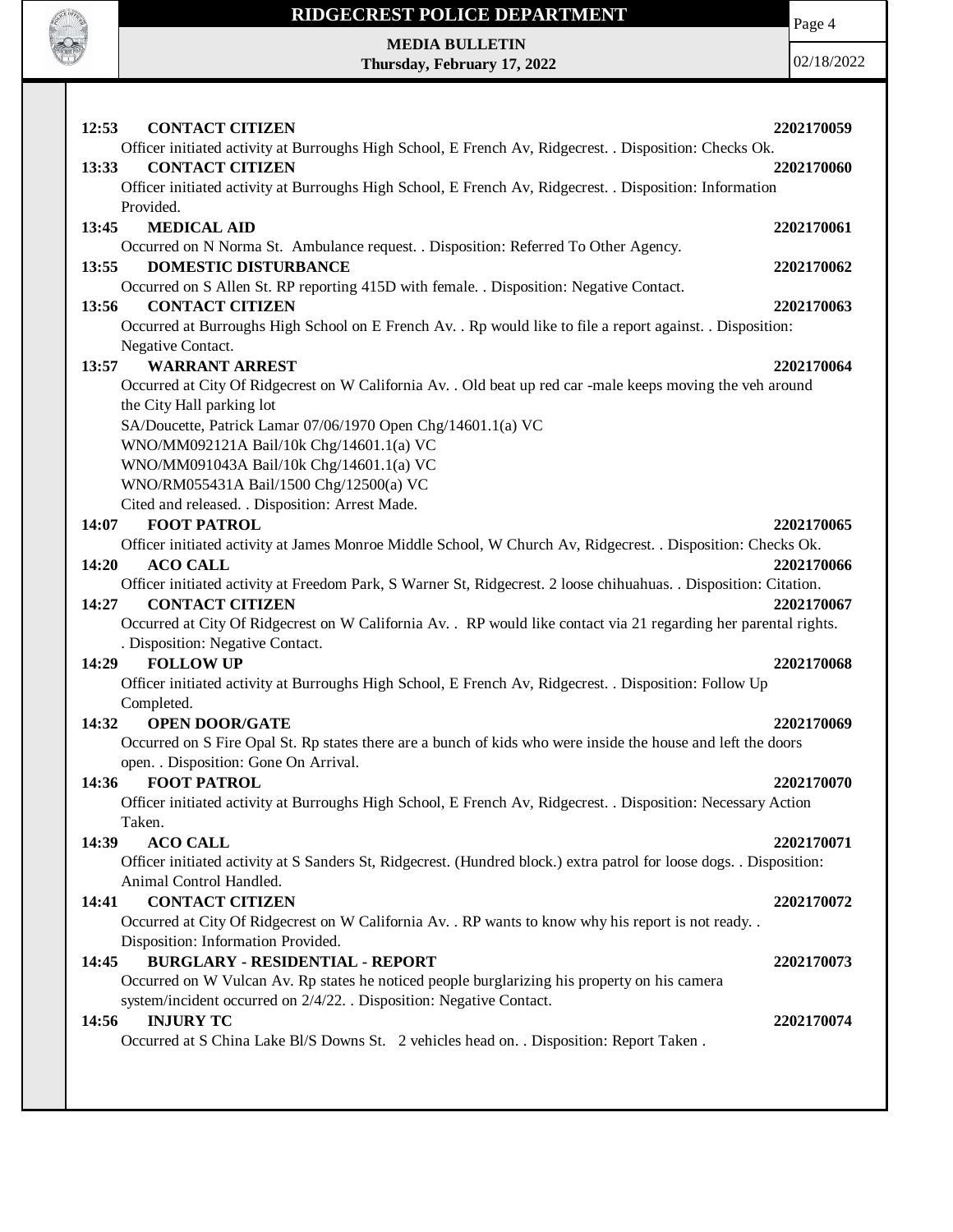

Page 5

**MEDIA BULLETIN Thursday, February 17, 2022**

| 14:58<br><b>LAND TRESPASS</b><br>Occurred on E California Av. Rp states she can hear banging going on in the house/rp states the apartment                                            | 2202170075 |
|---------------------------------------------------------------------------------------------------------------------------------------------------------------------------------------|------------|
| was just red tagged the other day. . Disposition: Checks Ok.                                                                                                                          |            |
| 15:29<br><b>SUSPICIOUS PERSON</b>                                                                                                                                                     | 2202170076 |
| Officer initiated activity at Sierra Vista Education Center, N Norma St, Ridgecrest. . Disposition: Necessary                                                                         |            |
| Action Taken.                                                                                                                                                                         |            |
| <b>CONTACT CITIZEN</b><br>15:31                                                                                                                                                       | 2202170077 |
| Occurred at City Of Ridgecrest on W California Av. Disposition: Information Provided.                                                                                                 |            |
| <b>ACO CALL</b><br>15:40                                                                                                                                                              | 2202170078 |
| Officer initiated activity at E Bowman Rd, Ridgecrest. Confined Dog. . Disposition: Animal Control Handled.                                                                           |            |
| <b>EXTRA PATROL</b><br>15:47                                                                                                                                                          | 2202170079 |
| Officer initiated activity at Skate Park, E French Av, Ridgecrest. . Disposition: Checks Ok.                                                                                          |            |
| POSITIVE CITIZEN CONTACT<br>15:53                                                                                                                                                     | 2202170080 |
| Occurred at City Of Ridgecrest on W California Av. . Rps is being violent towards others at school would like<br>an officer to speak with him. . Disposition: Necessary Action Taken. |            |
| <b>INFORMATION RECEIVED</b><br>15:55                                                                                                                                                  | 2202170081 |
|                                                                                                                                                                                       |            |
| Occurred on W Moyer Av. INFO REC. . Disposition: Information Received.<br><b>ACO CALL</b>                                                                                             | 2202170082 |
| 15:59                                                                                                                                                                                 |            |
| Officer initiated activity at E Bowman Rd, Ridgecrest. . Disposition: Animal Control Handled.                                                                                         |            |
| 16:19<br><b>INFORMATION RECEIVED</b>                                                                                                                                                  | 2202170083 |
| Occurred on W Atkins Av. Rp would like us to check on her late sisters house /rp would like callback with                                                                             |            |
| dispo. . Disposition: Information Provided.                                                                                                                                           |            |
| <b>STOLEN VEHICLE REPORT</b><br>16:46                                                                                                                                                 | 2202170084 |
| Occurred on N Mono St. Rp states her daughters car was stolen a couple of hours ago. . Disposition: Report                                                                            |            |
| Taken.<br><b>CONTACT CITIZEN</b><br>16:47                                                                                                                                             | 2202170085 |
| Occurred at City Of Ridgecrest on W California Av. Disposition: Information Provided.                                                                                                 |            |
| 16:50<br><b>ACO CALL</b>                                                                                                                                                              | 2202170086 |
| Officer initiated activity at E Bowman Rd, Ridgecrest. . Disposition: Animal Control Handled.                                                                                         |            |
| 17:02<br><b>ACO CALL</b>                                                                                                                                                              | 2202170087 |
| Officer initiated activity at S Mccall St, Ridgecrest. Loose dog. . Disposition: Animal Control Handled.                                                                              |            |
| <b>EXTRA PATROL</b><br>17:14                                                                                                                                                          | 2202170088 |
| Occurred on N Wayne St. RP is requesting extra patrols. . Disposition: Necessary Action Taken.                                                                                        |            |
| <b>WELFARE CHECK</b><br>17:44                                                                                                                                                         | 2202170089 |
| Occurred on W Mariposa Av. RP would like a well check on her adult son. . Disposition: Checks Ok.                                                                                     |            |
|                                                                                                                                                                                       |            |
|                                                                                                                                                                                       |            |
| <b>DISTURBANCE - SUBJECT</b><br>17:46                                                                                                                                                 | 2202170090 |
| Occurred at Ridgecrest Regional Hospital on N China Lake Bl. . ER Bed 1. . Disposition: Animal Control                                                                                |            |
| Handled.                                                                                                                                                                              |            |
| 18:04<br><b>MEDICAL AID</b>                                                                                                                                                           | 2202170091 |
| Occurred on W Alene Av. Ambulance request. . Disposition: Referred To Other Agency.                                                                                                   |            |
| <b>CONTACT CITIZEN</b><br>18:18                                                                                                                                                       | 2202170092 |
| Occurred at City Of Ridgecrest on W California Av. . Cellular E911 Call: Service Class: W911 Contact via 21/RP                                                                        |            |
| thinks she lost her air pods in one of the patrol cars. . Disposition: Information Provided.                                                                                          |            |
| <b>DETAIL</b><br>18:31                                                                                                                                                                | 2202170093 |
| Officer initiated activity at City Of Ridgecrest, W California Av, Ridgecrest. Sierra Sands Meeting City Hall. .                                                                      |            |
| Disposition: Necessary Action Taken.                                                                                                                                                  |            |
| <b>CONTACT CITIZEN</b><br>18:41<br>Occurred at City Of Ridgecrest on W California Av. . Contact from S3. . Disposition: Information Received.                                         | 2202170094 |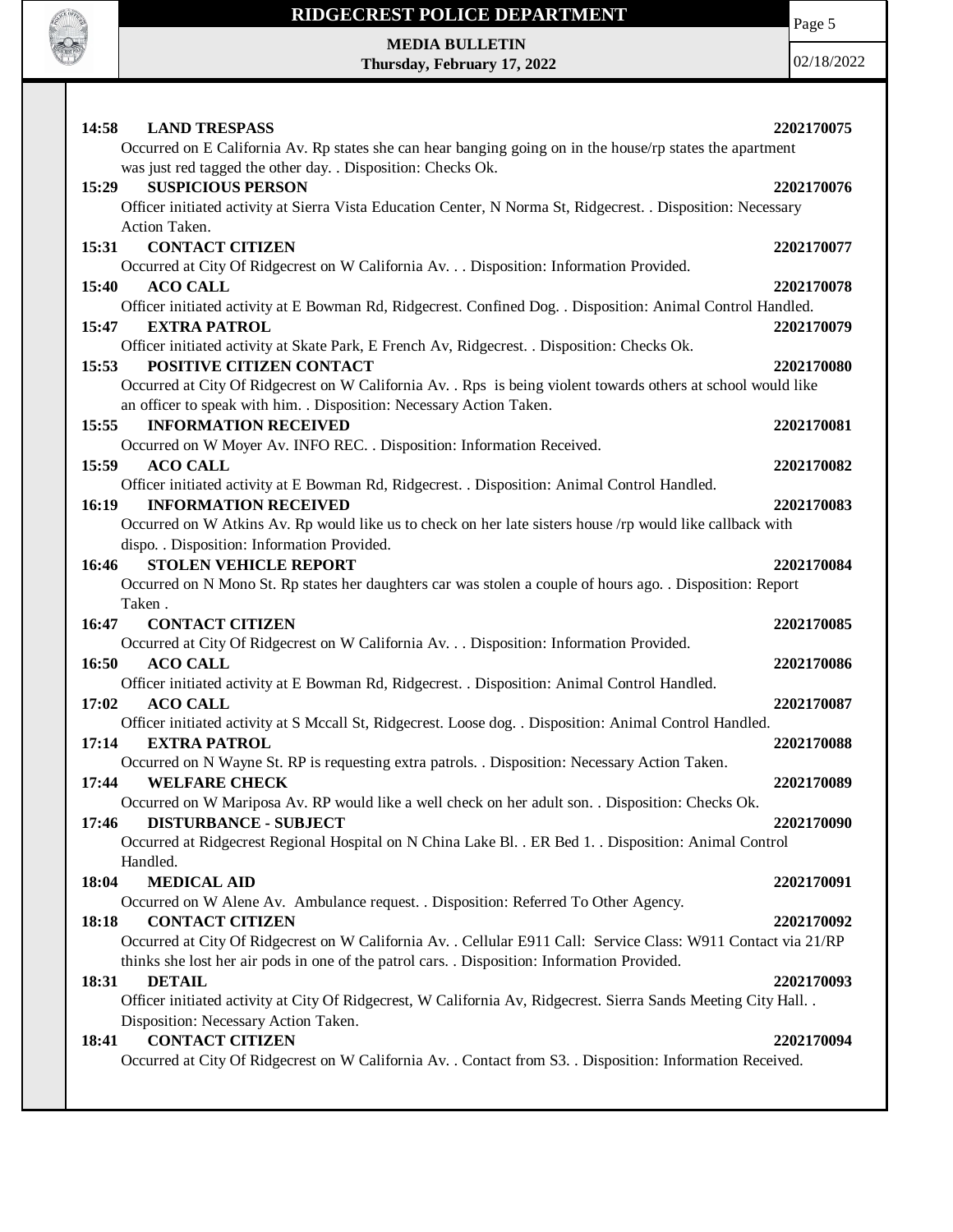

**MEDIA BULLETIN Thursday, February 17, 2022** Page 6

| 18:46<br><b>INFORMATION</b>                                                                                    | 2202170095 |
|----------------------------------------------------------------------------------------------------------------|------------|
| Occurred on S Silver Ridge St. Cellular E911 Call: Service Class: WPH2 RP wants log note just in case there is |            |
| a future problem stay with him for a few nights/RP stated female turned the TV up real loud and it hurt RPS    |            |
| hears so a verbal argument happened/Female put her items outside and left the residence]. . Disposition: Log   |            |
| Note Only.                                                                                                     |            |
| <b>DECEASED PERSON</b><br>18:51                                                                                | 2202170096 |
| Occurred on W Alene Av. . Disposition: Report Taken .                                                          |            |
| <b>EXTRA PATROL</b><br>19:32                                                                                   | 2202170097 |
| Occurred on N Wayne St. Anon RP/Extra Patrols due to cars coming and going throughout the night and loud       |            |
| music. . Disposition: Checks Ok.                                                                               |            |
| <b>ACO CALL</b><br>20:12                                                                                       | 2202170098 |
| Occurred on W Howell Av. Corner house/Dog barking for the last two hours/Has been an ongoing issue. .          |            |
| Disposition: Necessary Action Taken.                                                                           |            |
| <b>MEDICAL AID</b><br>20:51                                                                                    | 2202170099 |
| Occurred on W Dolphin Av. Cellular E911 Call: Lat:35.603079 Lon:-117.6801 Service Class: W911 Ambulance        |            |
| Request. . Disposition: Referred To Other Agency.                                                              |            |
| 21:11<br><b>INFORMATION</b>                                                                                    | 2202170100 |
| Occurred at S Mahan St/W Dolphin Av. Anon RP. . Disposition: Log Note Only.                                    |            |
| <b>TRAFFIC STOP</b><br>21:14                                                                                   | 2202170101 |
| Officer initiated activity at S Richmond Rd/E Bowman Rd, Ridgecrest. . Disposition: Warning (Cite/Verbal).     |            |
| <b>INFORMATION</b><br>21:19                                                                                    | 2202170102 |
| Occurred at W Dolphin Av/S Porter St. Anon RP/Log note only at this time. . Disposition: Log Note Only.        |            |
| 21:32<br>911 HANG UP                                                                                           | 2202170103 |
| Occurred at City Of Ridgecrest on W California Av. . Cellular E911 Call: Service Class: WPH2 Hangup. .         |            |
| Disposition: Log Note Only.                                                                                    |            |
| <b>INFORMATION RECEIVED</b><br>21:51                                                                           | 2202170104 |
| Occurred on W Moyer Av. Misc Information. . Disposition: Information Received.                                 |            |
| <b>LAND TRESPASS</b><br>22:05                                                                                  | 2202170105 |
| Occurred on S Yorktown St. Bathroom lights go off and on/Owner of the home is deceased. . Disposition:         |            |
| Checks Ok.                                                                                                     |            |
| 22:11<br><b>EXTRA PATROL</b>                                                                                   | 2202170106 |
| Officer initiated activity at W Upjohn Av/S Norma St, Ridgecrest. . Disposition: Checks Ok.                    |            |
| <b>VEHICLE CHECK</b><br>22:25                                                                                  | 2202170107 |
| Officer initiated activity at Howard's Mini Mart, W Upjohn Av, Ridgecrest. Occupied X1. . Disposition: Checks  |            |
| Ok.                                                                                                            |            |
| <b>SUSPICIOUS VEHICLE</b><br>22:30                                                                             | 2202170108 |
| Occurred on N Florence St. Light colored 4 door sedan parked behind a silver hatchback SUV across the          |            |
| street/Has been sitting there for an hour/RP has never seen the car on the street before/At least 2 BMAs in    |            |
| the veh. . Disposition: Gone Prior to Arrival.                                                                 |            |
| <b>TRAFFIC STOP</b><br>22:39                                                                                   | 2202170109 |
| Officer initiated activity at W Mamie Av/N Warner St, Ridgecrest. . Disposition: Checks Ok.                    |            |
| <b>DISTURBANCE-FAMILY</b><br>22:58                                                                             | 2202170110 |
| Occurred on S Abigail St. Cellular E911 Call: Service Class: W911 Mother pushed son against the wall/Broke     |            |
| his glasses/Mother is still inside the home/No weapons/RP is walking to Howards/White                          |            |
| Sweater/Sweatpants/Barefoot. . Disposition: Counselled.                                                        |            |
|                                                                                                                |            |
|                                                                                                                |            |